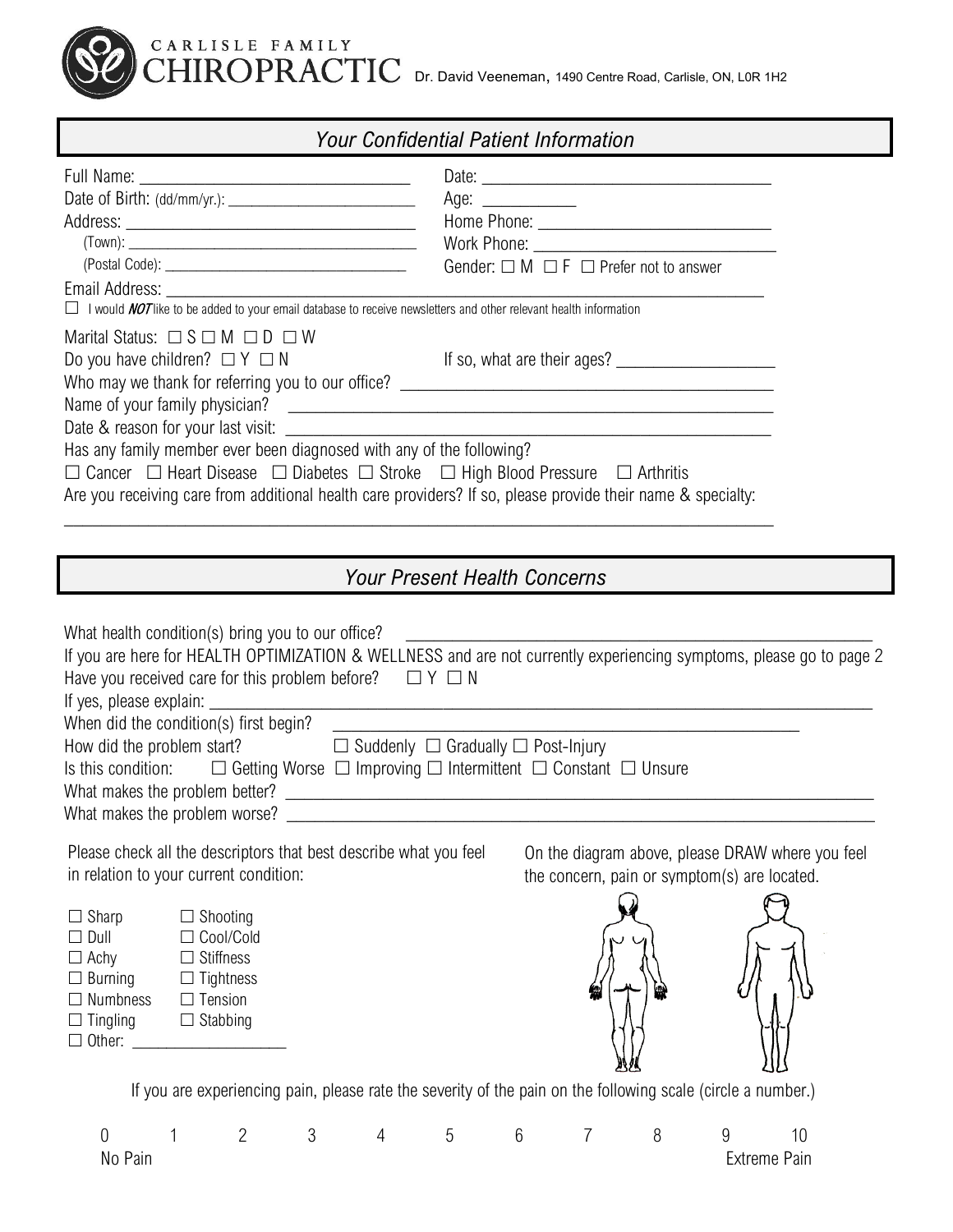## *Your Health Goals & Expectations from Care*

What are your top 3 health goals?

- 1. \_\_\_\_\_\_\_\_\_\_\_\_\_\_\_\_\_\_\_\_\_\_\_\_\_\_\_\_\_\_\_\_\_\_\_\_\_\_\_\_\_\_\_\_\_\_\_\_\_\_\_\_\_\_\_\_\_\_\_\_\_\_\_\_\_\_\_\_\_\_\_\_\_\_\_\_\_\_\_\_\_\_
- 2.  $\blacksquare$ 3. \_\_\_\_\_\_\_\_\_\_\_\_\_\_\_\_\_\_\_\_\_\_\_\_\_\_\_\_\_\_\_\_\_\_\_\_\_\_\_\_\_\_\_\_\_\_\_\_\_\_\_\_\_\_\_\_\_\_\_\_\_\_\_\_\_\_\_\_\_\_\_\_\_\_\_\_\_\_\_\_\_\_

### *Your History of Chiropractic Care*

| Have you received chiropractic care before? $\Box Y \Box N$ If yes, who?<br>Do you have any health concerns for other family members that you would like to discuss today?                                                                                                |                                                                                                 |                    |        |                |  |
|---------------------------------------------------------------------------------------------------------------------------------------------------------------------------------------------------------------------------------------------------------------------------|-------------------------------------------------------------------------------------------------|--------------------|--------|----------------|--|
| Where is STRESS affecting your Capacity for Optimal Health?                                                                                                                                                                                                               |                                                                                                 |                    |        |                |  |
| TRAUMAS: Physical Injury History<br>Did you have any serious falls, injuries or surgeries as a child?<br>$\Box$ $Y$ $\Box$ $N$                                                                                                                                            |                                                                                                 |                    |        |                |  |
| Did you have any serious falls, injuries or surgeries as an adult?<br>$\Box$ $Y$ $\Box$ $N$<br>Have you had any auto accidents?<br>$\Box$ $Y$ $\Box$ $N$<br><u> 1980 - Johann Barbara, martin a</u><br>Do you exercise frequently? $\Box Y \Box N$ What type & how often? |                                                                                                 |                    |        |                |  |
| How do you normally sleep? $\Box$ Stomach $\Box$ Back $\Box$ Side<br>Do you wake: □ Refreshed & Ready □ Stiff & Tired<br>Do you commute to work? $\Box Y \Box N$<br>How many hours a day do you sit at a desk, computer or tablet?                                        |                                                                                                 |                    |        |                |  |
| TOXINS: Chemical & Environment Exposures                                                                                                                                                                                                                                  |                                                                                                 |                    |        |                |  |
| Please rate your CONSUMPTION of:<br>Alcohol<br>Cigarettes<br><b>Recreational Drugs</b><br>Fast Food<br>Processed Food<br>Please list any drugs/medications/vitamins or herbs that you are taking and why:                                                                 | None<br>$\Box$<br>$\Box$<br>$\Box$<br>$\Box$<br>$\Box$                                          | Moderate           |        | High           |  |
|                                                                                                                                                                                                                                                                           |                                                                                                 |                    |        |                |  |
| <b>THOUGHTS: Emotional Challenges</b>                                                                                                                                                                                                                                     |                                                                                                 |                    |        |                |  |
| Please rate your STRESS for:<br>Home<br>Work<br>Life<br>Money<br>Health<br>Family                                                                                                                                                                                         | None<br>$\mathcal{L}_{\mathcal{A}}$<br>$\Box$<br>$\Box$<br>$\Box$<br>$\Box$<br>$\Box$<br>$\Box$ | Moderate<br>$\Box$ | $\Box$ | High<br>$\Box$ |  |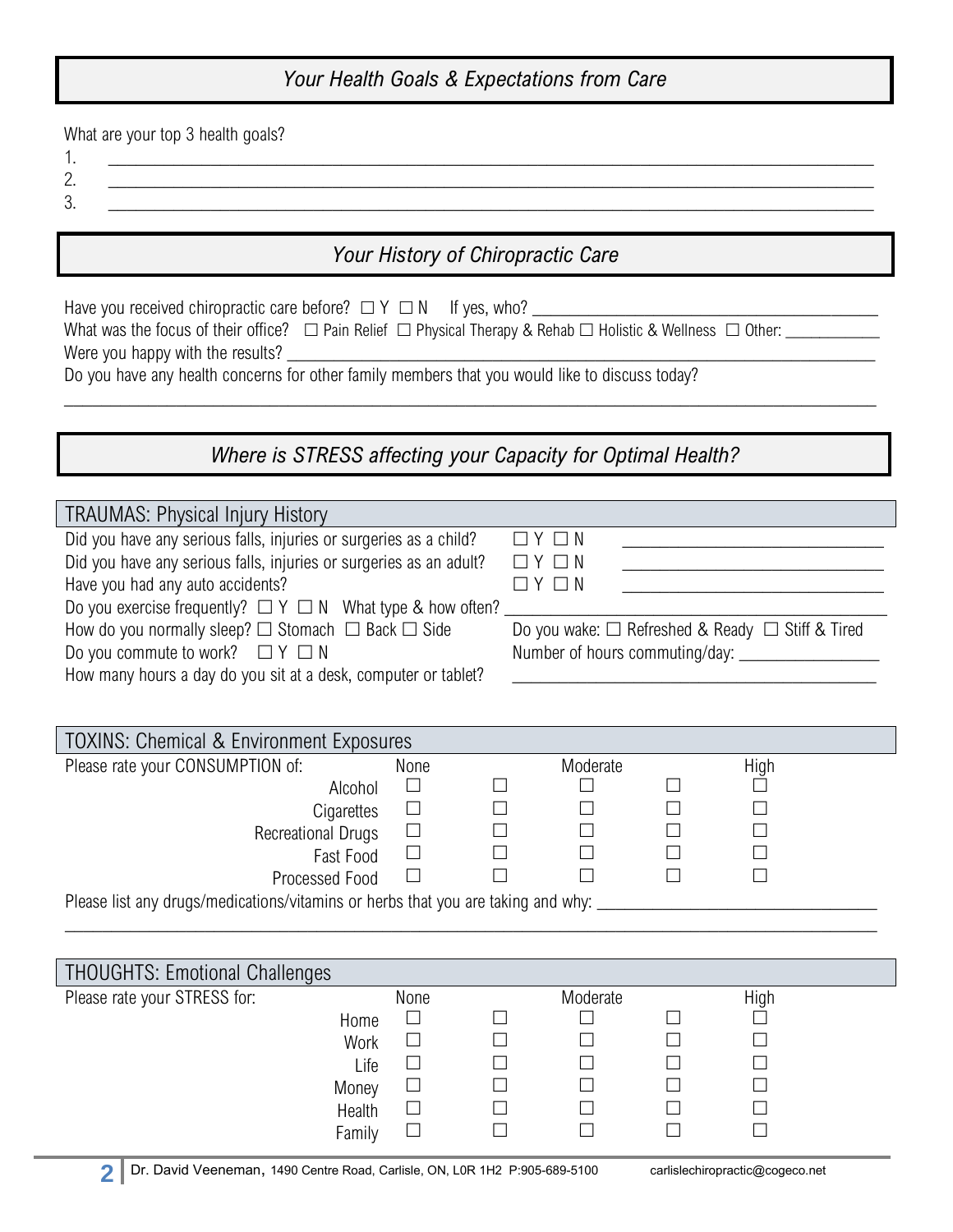# *Past & Present Systems Review*

Your Nervous System Controls & Coordinates All of the Organs & Structures in Your Body

Please check the corresponding box for each symptom or condition you have experienced – both past and presently.